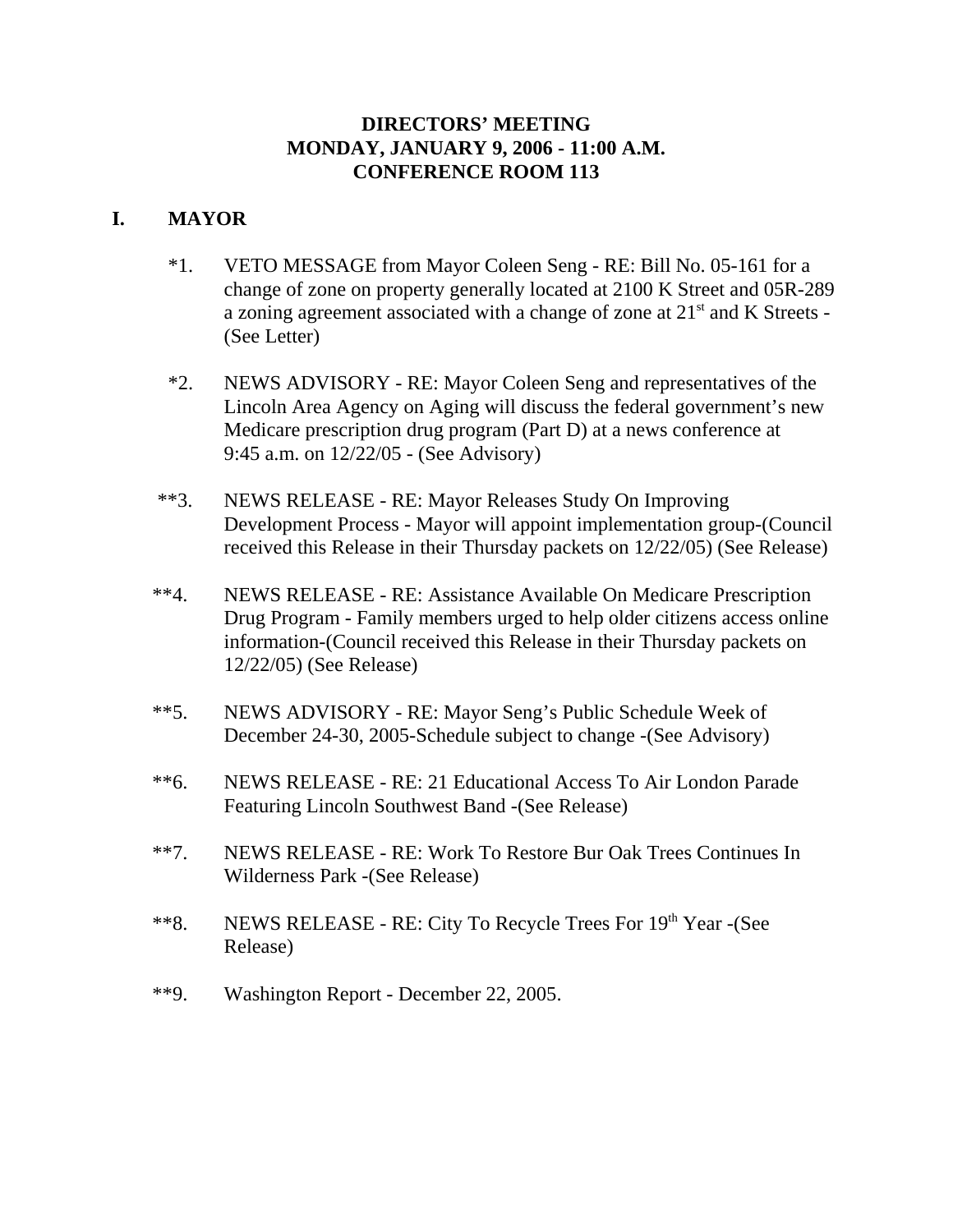- 10. NEWS ADVISORY RE: Mayor Seng's Public Schedule Week of December 31, 2005 through January 6, 2006-Schedule subject to change - (See Advisory)
- 11. NEWS RELEASE RE: Nominations Now Accepted For Arts Awards. Four new awards created - (See Release)

### **II. DIRECTORS**

#### **FINANCE/BUDGET**

\*\*1. Material from Steve Hubka - RE: December sales tax receipts -(See Material)

#### **FINANCE/CITY TREASURER**

\*1. Monthly City Cash Report & Pledged Collateral Statement for November 2005 -(See Report)

## **PLANNING**

- \*\*1. E-Mail from Marvin Krout RE: Planning Department goals for 2006-(See E-Mail)
- \*\*2. Response E-Mail from Jean Walker to Sarah Bettens RE: Council/ Planning Commission Agendas -(Response to Item #14 under Miscellaneous) (See E-Mail)
	- 3. Letter from Joe Rexwinkle to Michael R. Johnson, R.L.S., Olsson Associates - RE: Branker Addition Final Plat #05119-Generally located at N.  $48<sup>th</sup>$  & R Streets -(See Letter)

## **PLANNING COMMISSION FINAL ACTION .....**

- \*\*1. Special Permit #05050, Hunters Pointe Townhomes CUP (N. 20<sup>th</sup> & Superior Streets) Resolution No. PC-00973.
	- 2. Special Permit #1114D, (Pheasant Run Community Unit Plan Amendment 6501 Pheasant Run Court) Resolution No. PC-00974.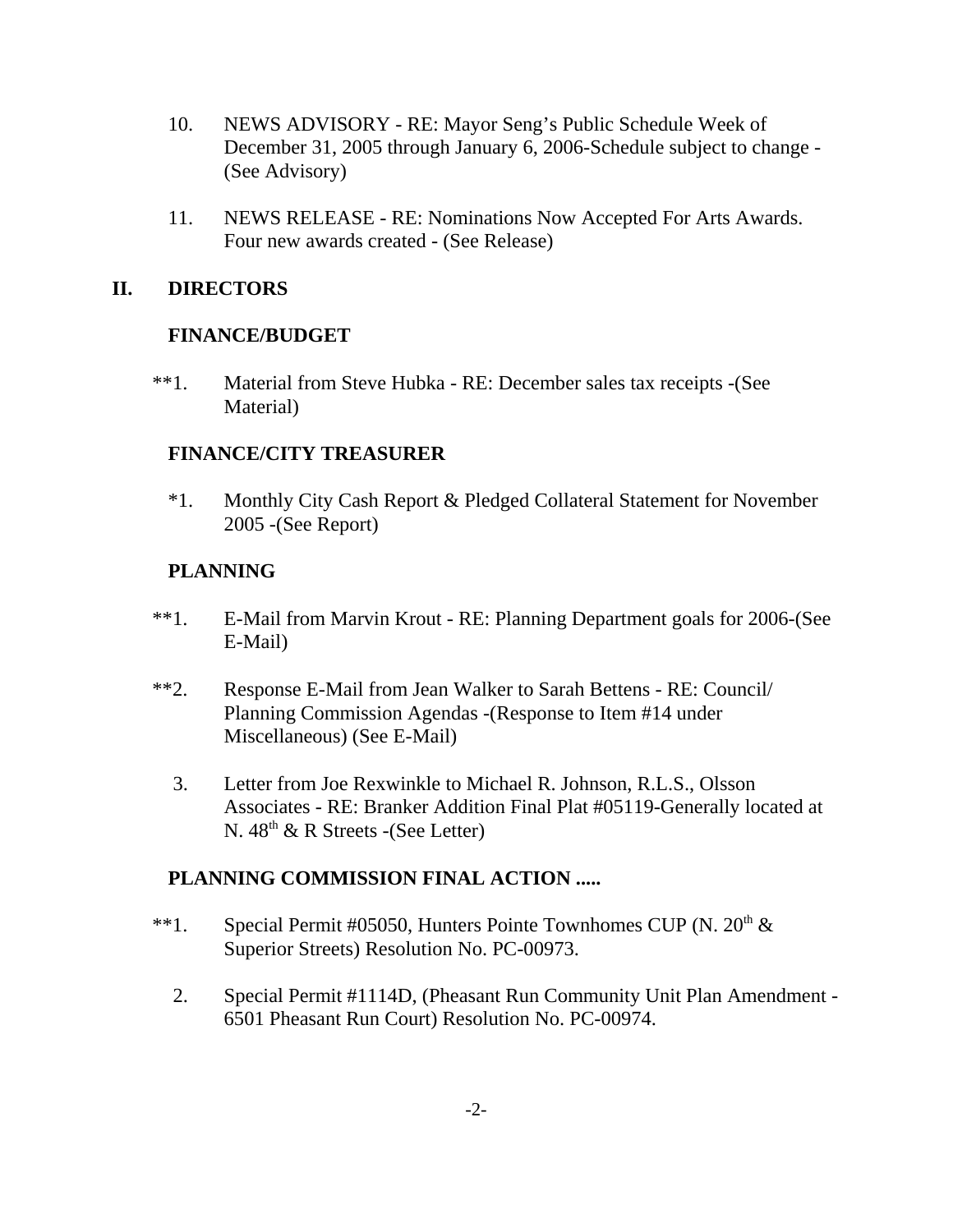# **PUBLIC WORKS & UTILITIES**

- \*1. Memo & Material from Margaret Remmenga RE: Lincoln Water & Wastewater Systems Fiscal Year 2004-05 Audits -(Reports on file in the City Council Office)(See Material)
- \*\*2. Response Letter from Bill Nass to Cindy York RE: Taylor Meadows curb repair -(See Material)

# **WEED CONTROL AUTHORITY**

1. Combined Weed Program - City of Lincoln - December 2005 Monthly Report .

## **III. CITY CLERK**

# **IV. COUNCIL**

# **A. COUNCIL REQUESTS/CORRESPONDENCE**

# **JON CAMP**

- \*1. E-Mail from Lynn Minch sent to Jon Camp RE: Wal-Mart (See E-Mail)
- \*2. Response E-Mail from Jon Camp to Coby Mach, LIBA RE: Performance Auditor - (See E-Mail)

## **ROBIN ESCHLIMAN**

1. Request to Lynn Johnson, Parks & Recreation Director - RE: Center lanes being painted on bike trails (RFI#2 - 11/09/05)

## **PATTE NEWMAN**

1. Request to Marc Wullschleger & Wynn Hjermstad, Urban Development/ Marvin Krout & Ed Zimmer, Planning Department - RE: Triplets-serious concerns over the future of Whittier School (RFI#37 - 11/23/05). — **1.) SEE RESPONSE FROM MARC WULLSCHLEGER, URBAN DEVELOPMENT DIRECTOR RECEIVED ON RFI#37 - 12/05/05.**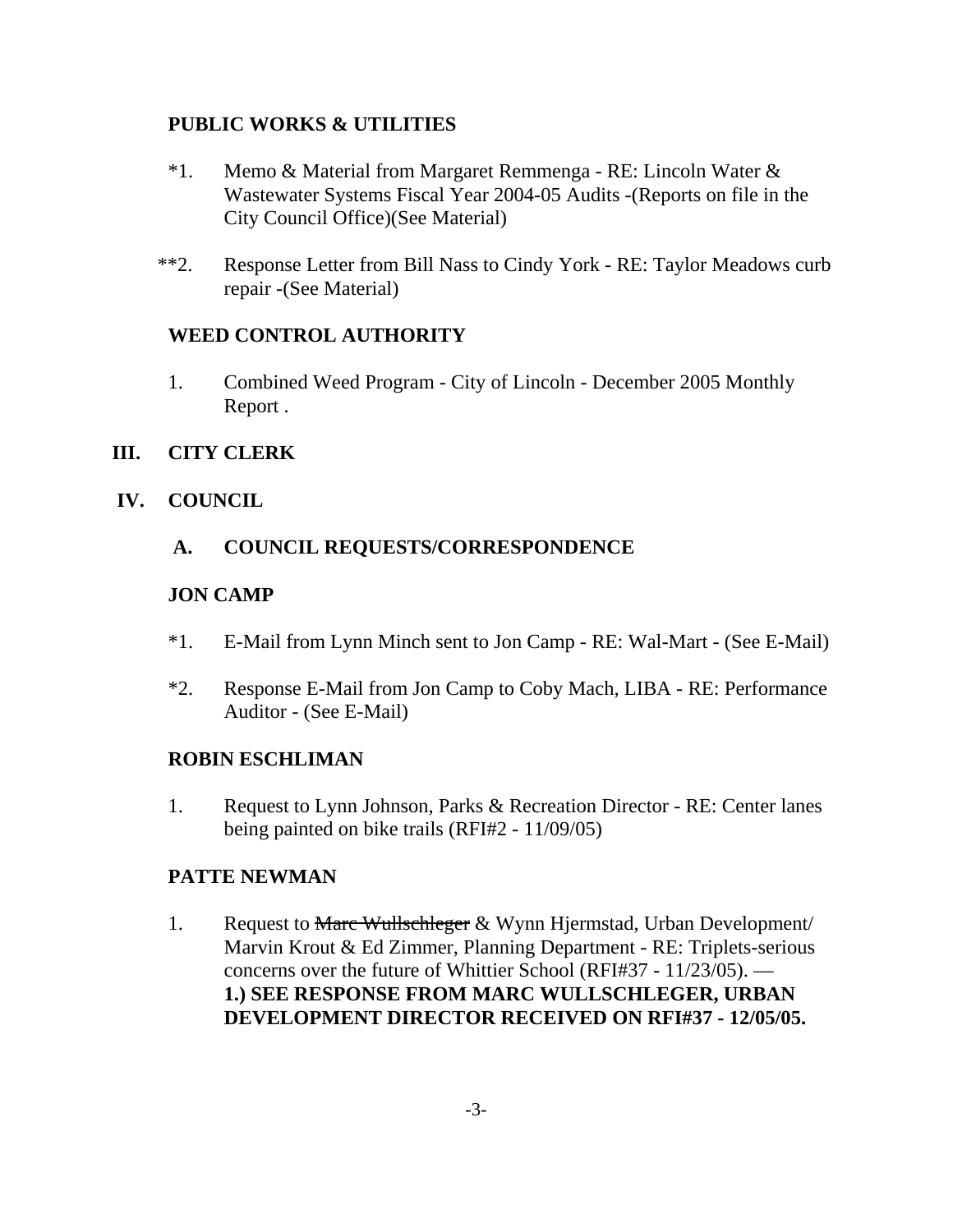#### **V. MISCELLANEOUS** -

- $*1.$  E-Mail from Susan Schulte RE:  $84<sup>th</sup>$  & Adams -(See E-Mail)
- \*2. E-Mail from Wayne Simpson RE: Wal-Mart (See E-Mail)
- \*3. E-Mail from Roy & Carolyn Wolgamott RE: Sid Dillon lighting -(See E-Mail)
- \*4. E-Mail from Jim Johnson RE: Pass the Floodplain standards -(See E-Mail)
- \*5. E-Mail Letter & Material from LIBA RE: Performance Auditor -(See Material)
- \*6. E-Mail from Lynn Kaufmann, A driver education instructor RE: Failure to pass driving ordinance-(See E-Mail)
- \*7. E-Mail from Lt. Col. Joseph W. Johnson, Jr., USAF Retired RE: Ambulance Service - (See E-Mail)
- \*8. E-Mail from Thomas A. Duden, Human Resources Manager, Design Data Corporation - RE: Design Data  $14<sup>th</sup>$  & Old Cheney Road -(See E-Mail)
- \*9. Letter from M.A. Christensen RE: Council struggling with increasingly complex issues -(See Letter)
- \*\*10. E-Mail from Jerry Follett RE: New Wal-Mart store -(See E-Mail)
- \*\*11. E-Mail from Linda Cass RE: Wal-Mart -(See E-Mail)
- \*\*12. E-Mail from Lynn Kaufmann RE: Correction to previous e-mail -(See E-Mail)
- \*\*13. E-Mail from Larry Jablonski RE: Time Warner additional cost for ESPN high definition -(See E-Mail)
- \*\*14. E-Mail from Sarah Bettens RE: Council/Planning Commission Agendas (Forwarded this E-Mail to Jean Walker, Planning Dept. & City Clerk Joan Ross)(See E-Mail)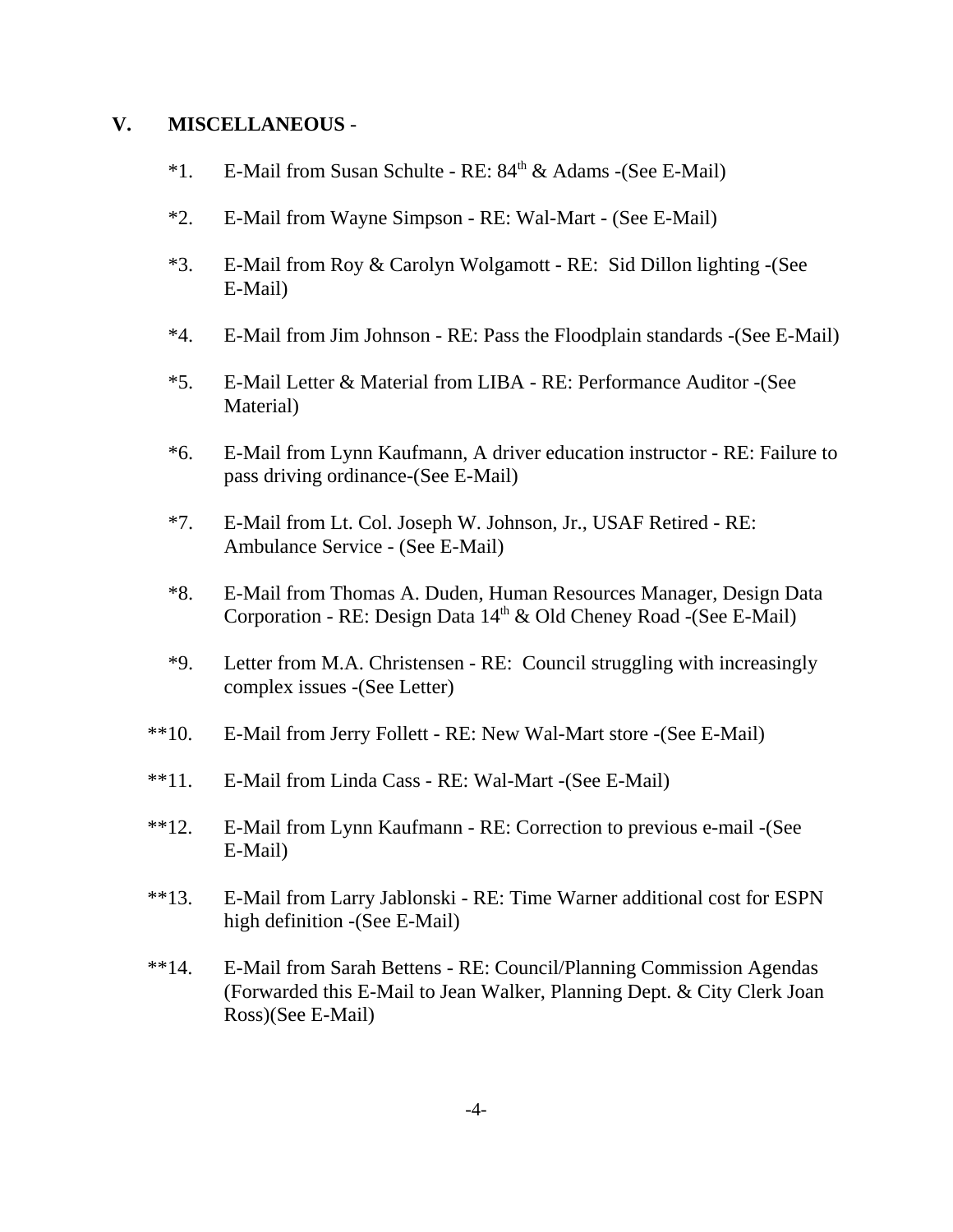- \*\*15. Letter from Marcia Kinning, & Jill Schuerman, Brian D. Carstens & Associates - RE: Upcoming changes that will have a significant impact on Carstens & Associates -(See Letter)
- \*\*16. Letter & Material from Sharon Miller RE: Floodplain standards -(See Material)
- \*\*17. E-Mail from Dave Engler, Vice President, Lincoln Firefighters Association - RE: Budget -(See E-Mail)
- \*\*18. Letter from Bonny Downing, CFAI, Program Coordinator, Commission on Fire Accreditation International, Inc. to Lincoln Fire & Rescue Chief Spadt - RE: Inform you the Commission voted on 12/07/05, to approve the Statement of Findings completed by your team leader on your August 2005, Annual Compliance Report -(See Letter)
	- 19. E-Mail from Mary Jane Winquest RE: Floodplain Ordinance -(See E-Mail)
	- 20. E-Mail from Ann Adams RE: Wal-Mart -(See E-Mail)
	- 21. E-Mail from Mary & James King RE: Floodplain Amendments -(See E-Mail)
	- 22. E-Mail from E. Wayne Boles RE: Orderly and Sustainable Growth -(See E-Mail)
	- 23. E-Mail from Richard K. Sutton, Landscape Architect RE: Flood Prone Areas -(See E-Mail)
	- 24. E-Mail from Wilbur Dasenbrock RE: Floodplain Ordinance Amendments -(See E-Mail)
	- 25. E-Mail from Michael Carlin, Friends of Wilderness Park RE: Floodplain Ordinances & Resolutions -(See E-Mail)
	- 26. E-Mail from Rosemary Thornton RE: Floodplain Ordinance -(See E-Mail)
	- 27. E-Mail from Russell Miller RE: Floodplain Ordinances & Resolutions (See E-Mail)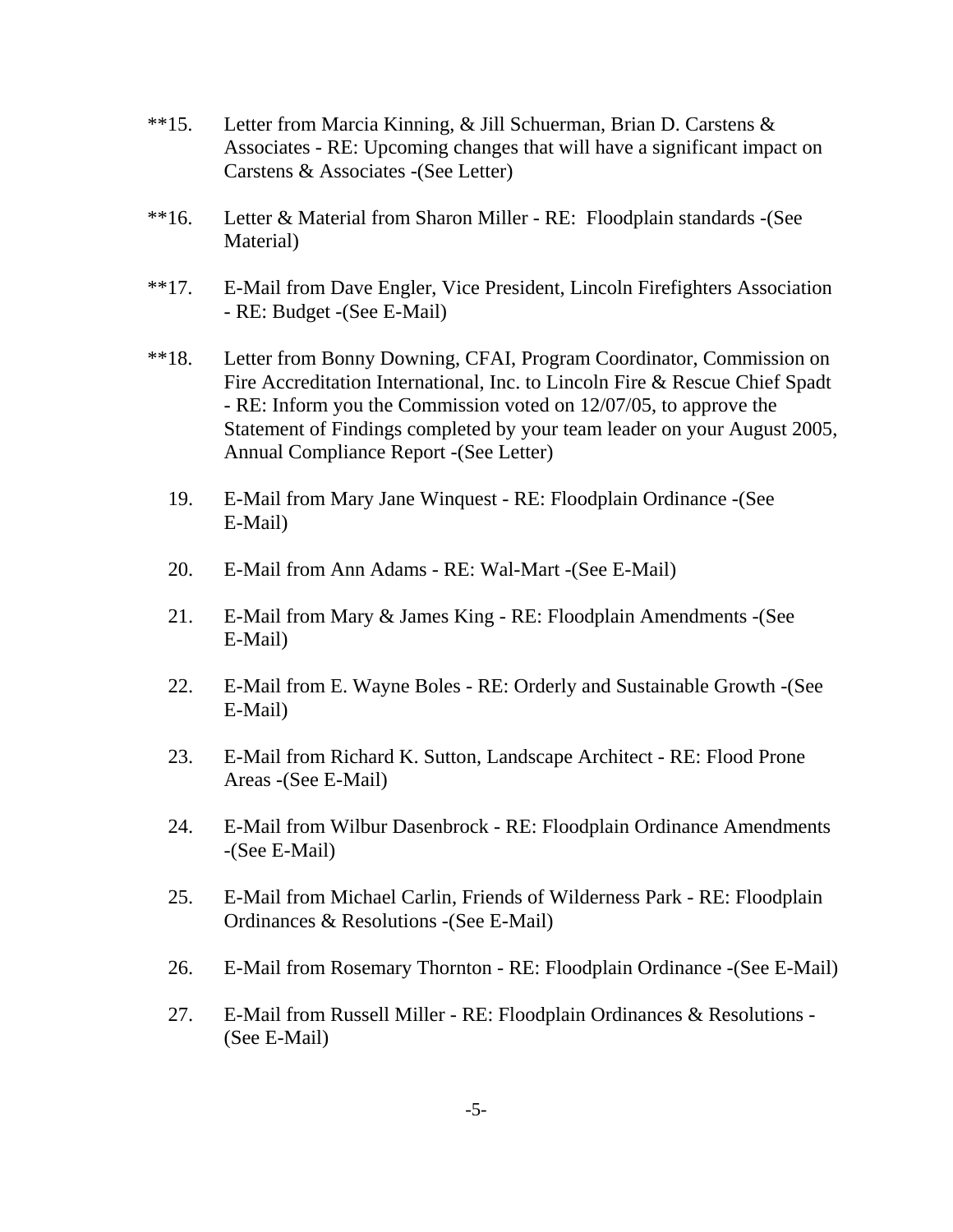- 28. E-Mail from Laurie Farrow RE: Wal-Mart -(See E-Mail)
- 29. E-Mail from David Oenbring RE: Ambulance Service -(See E-Mail)
- 30. E-Mail from David Oenbring RE: Wal-Mart -(See E-Mail)
- 31. E-Mail RE: The Wal-Mart situation -(See E-Mail)
- 32. E-Mail from Bonnie Filipi RE: Wal-Mart (See E-Mail)
- 33. Letter & Resolution from Terry L. Bundy, LES RE: A revised Resolution implementing LES' rate increase and Power Cost Adjustment (PCA) - (Council copies placed in their file folders on 1/04/06) (See Attached Material)
- 34. E-Mail from Walter A. Canney RE: He recent letter that he wrote to the Editor on the issue of a Northeast Wal-Mart - (See E-Mail)
- 35. E-mail from Russell Miller RE: Flood Plain Ordinances (See E-Mail)
- 36. Letter from Aquila, Steven Pella, RE: Application with the Nebraska Public Service Commission requesting pilot project for new pricing option. - (See Letter)

# **VI. ADJOURNMENT**

# **\*HELD OVER FROM DECEMBER 26, 2005. \*\*HELD OVER FROM JANUARY 2, 2006.**

da010906/tjg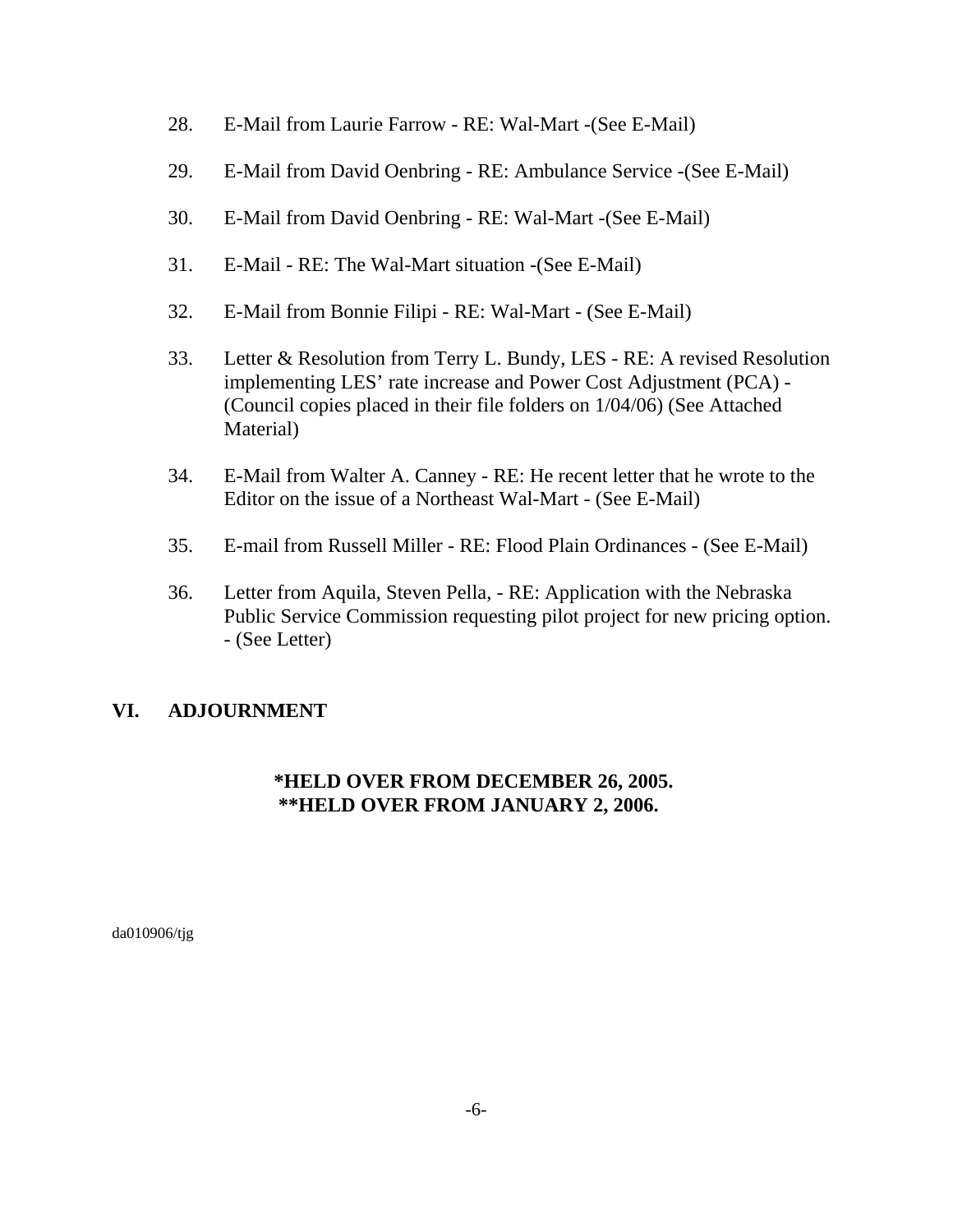#### **DIRECTORS' MEETING MINUTES MONDAY, JANUARY 9, 2006 CONFERENCE ROOM 113**

**Council Members Present:** Ken Svoboda, Chair; Patte Newman, Vice-Chair; Jonathan Cook, Dan Marvin, Annette McRoy, Robin Eschliman, Jon Camp.

**Others Present:** Mayor Coleen Seng, Mark Bowen, Ann Harrell, Rick Hoppe, Lin Quenzer, Mayor's Office; City Clerk, Joan Ross; Dana Roper, City Attorney; Directors and Department Heads; Tammy Grammer, City Council Staff; and Deena Winter, Lincoln Journal Star Representative.

#### **I. MAYOR**

Mayor Coleen Seng stated Council has probably read everything about the sex offender stories. She will have by the end of the month something that she hopes Council will put on pending until the State decides what they are going to do. Noting, she really prefers that the State deal with this but just in case.

She has a memo about the Lincoln Electric System power cost adjustment and they will probably have a lot of testimony today. She met with Terry Bundy (LES) over the holidays and they talked to all the LES Board members trying to get their feeling on how they came to their decision. So, they will see that's just about what Terry Bundy had in his memo which Council received in their packet.

Mayor Coleen Seng called on Directors. Lynn Johnson (Parks & Recreation Director) stated regarding Item 61 on their Agenda today, there was interest from the folks that are working on the project of introducing it and asking for action today. Noting, he knows this is a little orthodox but he wanted to check with Council and see if staff needs to be at the Council meeting today to answer questions. Mr. Cook noted there is an e-mail from Liz Shea-McCoy the Project Director (Star Art-The Star City Art Project 2006) on their addendum regarding this issue. As he understands it they will have some people at the meeting today in case they are called upon to do this waiver and it sounds like there was a misunderstanding of some kind as to whether the City Council needed to have this. But, maybe there was an idea, since it was such a short time frame it could be approved Administratively initially. Lynn Johnson responded that's exactly what happened. They initially thought it could be approved Administratively and the City Attorney's Office said they really need to make sure that it goes through a public process because there maybe a public art project that comes up they don't particularly like. So, they need to have a process in place as they're going through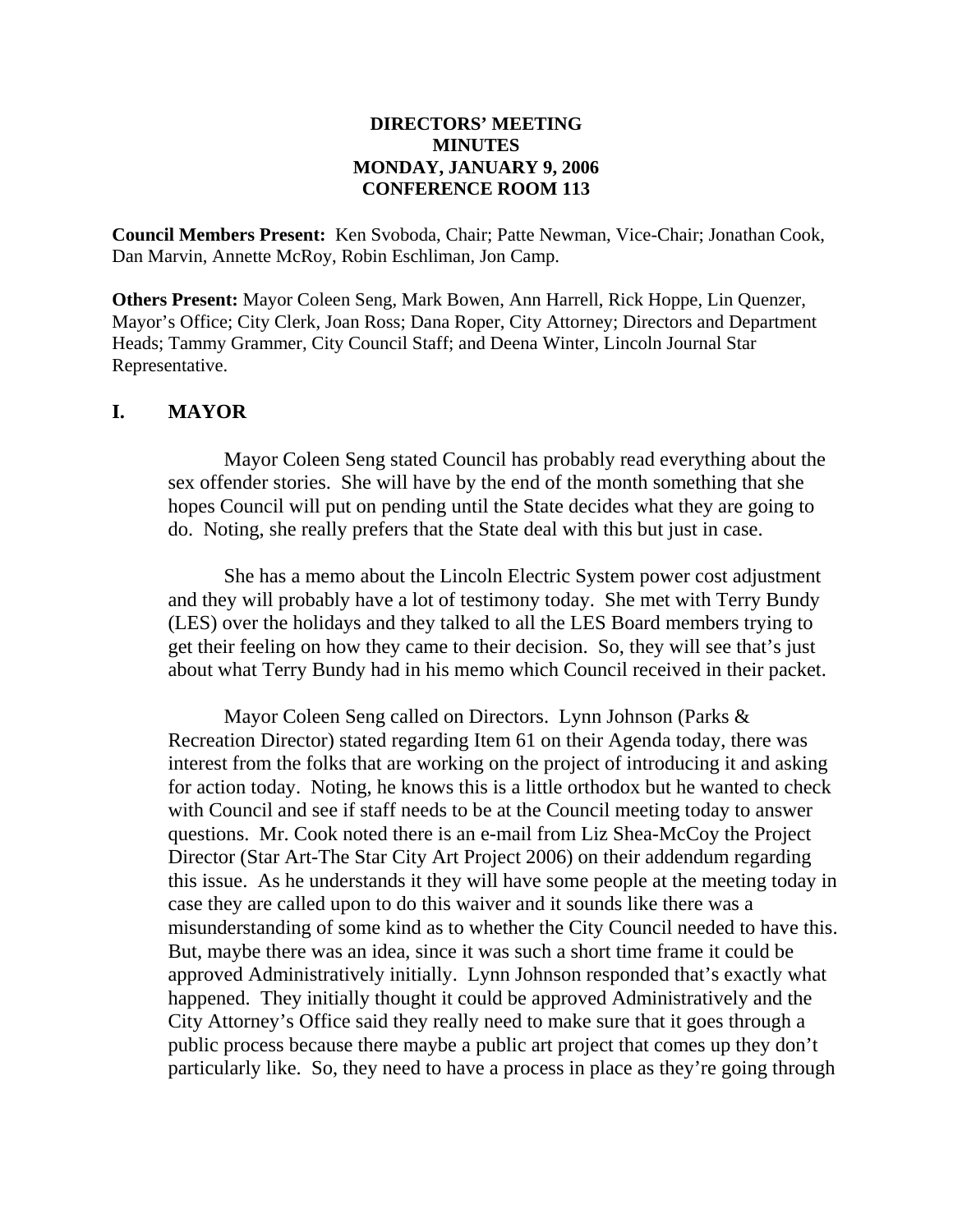and that they have evaluated the community acceptance of the artwork which is why they are doing this and apologized that this ended up being such a rush item. Mr. Cook commented you and other staff members have reviewed all the artwork and placement and Public Works has reviewed it to make sure they are in safe locations and there are no problems and they're comfortable with all of it. Mr. Johnson replied yes and the Urban Design Committee also reviewed the project last Wednesday and they have endorsed it at this point as well. Mr. Cook stated he has an amendment that he thought he would offer today if Council chooses to go ahead with this project which would give the Public Works or Parks & Recreation Department the authority to remove any piece of art that could threaten the public health, safety, or welfare without coming back to the City Council. Mr. Johnson commented that sounds like a great idea. Mr. Svoboda asked City Clerk Joan Ross what would be the proper way to do this? City Clerk Joan Ross replied they will need a motion to waive the rules and remove it from the pending list, so it can have public hearing and action today and they will want to do that right after Item 9. Mr. Svoboda said okay, they will do it as Item 9A. *[#61, 06R-4, Authorizing the use of public right-of-way by the Lincoln Arts Council to temporarily place 22 pieces of sculpture and other art forms commissioned as part of the YWCA's Star Art project at various locations in Lincoln.]* 

Mr. Marvin noted regarding Item 62 this is on  $1<sup>st</sup>$  Reading today as a Resolution and then they will have the public hearing on January 23rd. Mr. Svoboda stated correct. *[#62, 06R-5, Approving a Lincoln Electric System 4.5 percent increase in electric rates and implementation of a power cost adjustment, both to be effective with billing statements rendered on and after February 1, 2006.]* 

Marvin Krout (Planning Director) stated Robin (Eschliman) sent him an e-mail regarding Items 25 & 26 and he didn't get a chance to call her back. This is in the Comprehensive Plan (inaudible) it's zoned offices but was intended for apartment development and generally the plan discourages district commercial along long lengths of arterial streets as it was originally submitted not recommended by staff. But, they did have a preapplication discussion before he submitted it and so he thinks they did what Mr. Tucker would like them to do was sit down and talk about those kinds of issues before it came in. As a result, they talked about the idea of a mixed use office retail center and he submitted something in concept which did that, but really did not do it to the level they thought it needed to be done. So, they asked him to defer the item and they did have a subsequent discussion on his site plan and ended up with a proposal that's more flexible for the developer because it zones the entire property B-2 as opposed to a portion O-3, and a portion B-2 giving him more flexibility to arrange his uses as the market would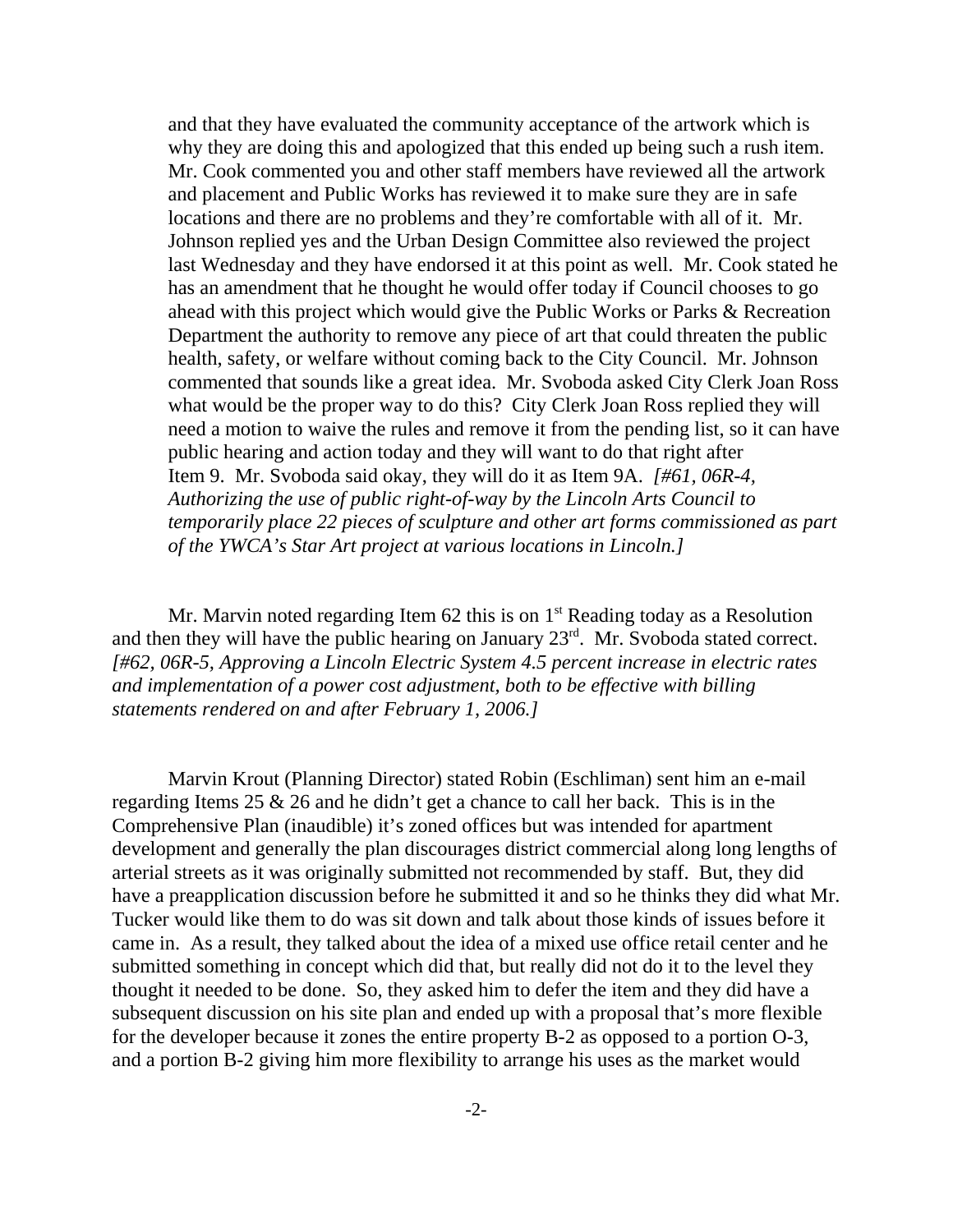demand. But, also commits him to a better design so it is not just selling off lots, it's a design that actually works as a mixed use center which will be much more attractive than the original plan that they may have seen from the document. Mr. Krout stated Ms. Eschliman asked why did they have to meet with Kent Seacrest seven times? Mr. Krout commented they did not meet with him seven times, but they probably met with him including the preapplication maybe four times because he came in with the plan and they talked about it. It was a while before he came back in with another plan which they did approve that plan and worked out some of the details, but the item was deferred by the Planning Commission every two weeks probably six times in order for it to finally get to the Planning Commission with the final product. It was not that they were meeting every two weeks, he thinks that it was because they were working with an out of town architect which Council can ask him this afternoon. They were not delaying him and coming up with new thoughts and changes, it was mostly a matter of getting his architect on board and getting a plan developed and when he came in with the initial plans they had no objections to it and was approved. But, in the end, he thinks the result for the developer in terms of flexibility and in terms for the City and the community good designs is a much better project than originally was proposed, so he thinks everyone is happy with the result. Mr. Krout noted it probably will take about three months. *[#25, 06-3, Change of Zone 05042-Application of Ridge Development Company for a change of zone from O-3 Office Park District to B-2 Planned Neighborhood Business District on property generally located at S. 14th Street and Pine Lake Road.; and #26, 06R-8, Use Permit 89C-Application of Ridge Development Company to develop 183,980 sq. ft. of retail, restaurant, bank and office uses, with adjustments to the required yard setbacks and to allow lots without frontage to a public street or private roadway, on property generally located at South 14th Street and Pine Lake Road.]* 

- \*1. VETO MESSAGE from Mayor Coleen Seng RE: Bill No. 05-161 for a change of zone on property generally located at 2100 K Street and 05R-289 a zoning agreement associated with a change of zone at 21st and K Streets. — NO COMMENTS
- \*2. NEWS ADVISORY RE: Mayor Coleen Seng and representatives of the Lincoln Area Agency on Aging will discuss the federal government's new Medicare prescription drug program (Part D) at a news conference at 9:45 a.m. on 12/22/05. — NO COMMENTS
- \*\*3. NEWS RELEASE RE: Mayor Releases Study On Improving Development Process - Mayor will appoint implementation group-(Council received this Release in their Thursday packets on 12/22/05). — NO **COMMENTS**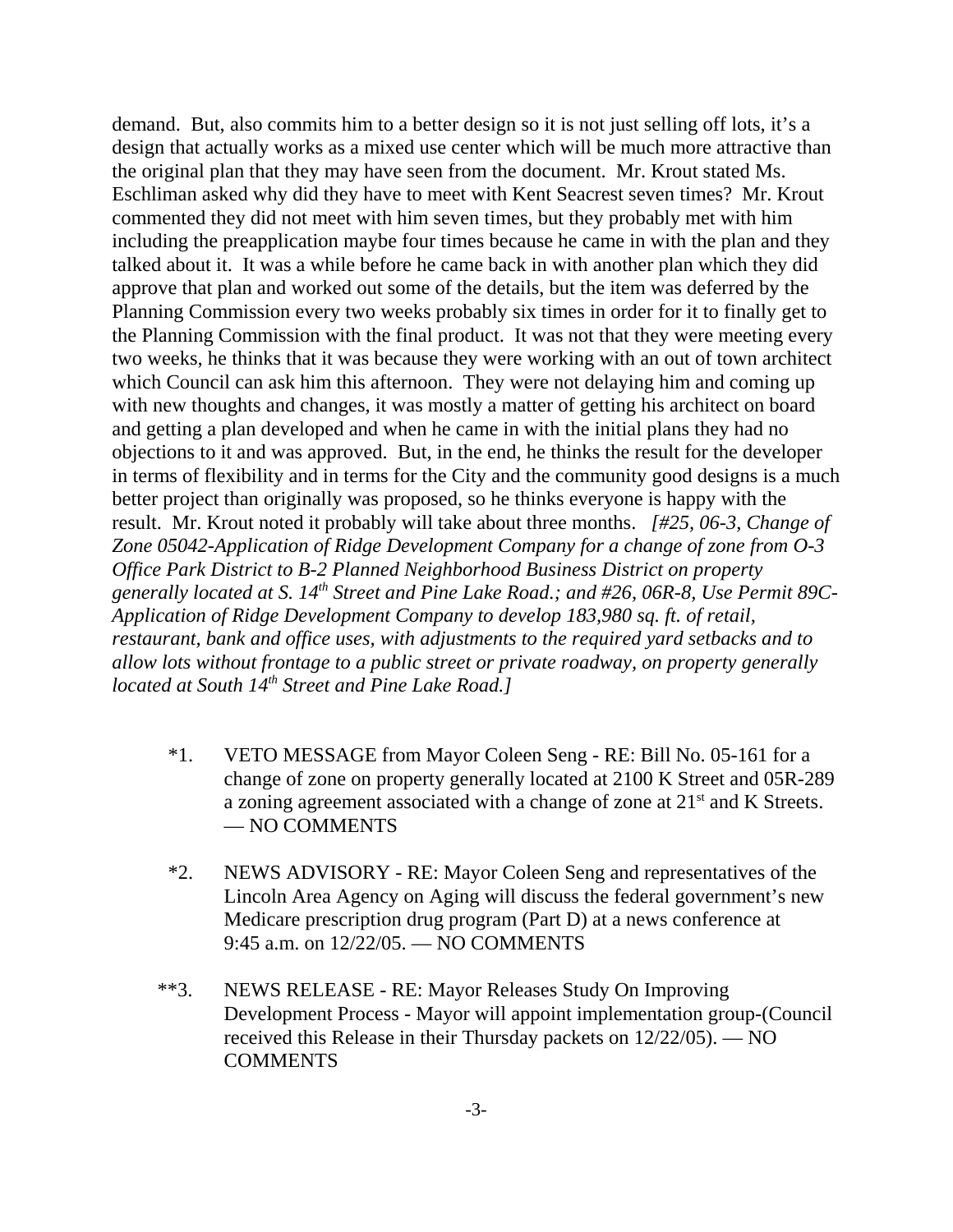- \*\*4. NEWS RELEASE RE: Assistance Available On Medicare Prescription Drug Program - Family members urged to help older citizens access online information-(Council received this Release in their Thursday packets on 12/22/05). — NO COMMENTS
- \*\*5. NEWS ADVISORY RE: Mayor Seng's Public Schedule Week of December 24-30, 2005-Schedule subject to change. — NO COMMENTS
- \*\*6. NEWS RELEASE RE: 21 Educational Access To Air London Parade Featuring Lincoln Southwest Band. — NO COMMENTS
- \*\*7. NEWS RELEASE RE: Work To Restore Bur Oak Trees Continues In Wilderness Park. — NO COMMENTS
- \*\*8. NEWS RELEASE RE: City To Recycle Trees For 19<sup>th</sup> Year. NO **COMMENTS**
- \*\*9. Washington Report December 22, 2005. NO COMMENTS
	- 10. NEWS ADVISORY RE: Mayor Seng's Public Schedule Week of December 31, 2005 through January 6, 2006-Schedule subject to change. — NO COMMENTS
	- 11. NEWS RELEASE RE: Nominations Now Accepted For Arts Awards. Four new awards created. — NO COMMENTS

## **II. DIRECTORS**

#### **FINANCE/BUDGET**

\*\*1. Material from Steve Hubka - RE: December sales tax receipts. — NO **COMMENTS** 

## **FINANCE/CITY TREASURER**

\*1. Monthly City Cash Report & Pledged Collateral Statement for November 2005. — NO COMMENTS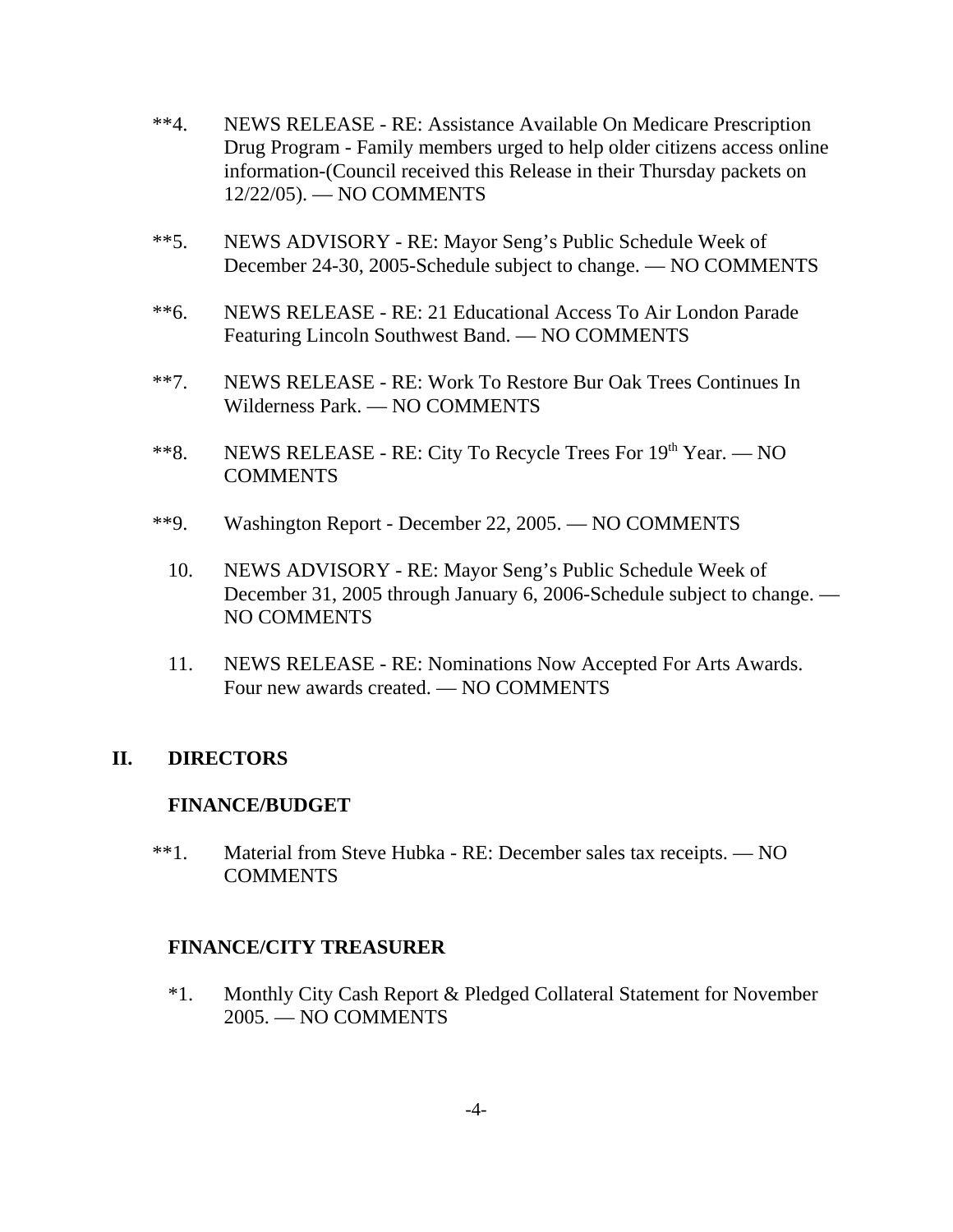# **PLANNING**

- \*\*1. E-Mail from Marvin Krout RE: Planning Department goals for 2006. NO COMMENTS
- \*\*2. Response E-Mail from Jean Walker to Sarah Bettens RE: Council/ Planning Commission Agendas -(Response to Item #14 under Miscellaneous). — NO COMMENTS
	- 3. Letter from Joe Rexwinkle to Michael R. Johnson, R.L.S., Olsson Associates - RE: Branker Addition Final Plat #05119-Generally located at N.  $48<sup>th</sup>$  & R Streets. — NO COMMENTS

# **PLANNING COMMISSION FINAL ACTION .....**

- \*\*1. Special Permit #05050, Hunters Pointe Townhomes CUP (N.  $20<sup>th</sup> \&$ Superior Streets) Resolution No. PC-00973. — NO COMMENTS
	- 2. Special Permit #1114D, (Pheasant Run Community Unit Plan Amendment 6501 Pheasant Run Court) Resolution No. PC-00974. — NO COMMENTS

# **PUBLIC WORKS & UTILITIES**

- \*1. Memo & Material from Margaret Remmenga RE: Lincoln Water & Wastewater Systems Fiscal Year 2004-05 Audits -(Reports on file in the City Council Office). — NO COMMENTS
- \*\*2. Response Letter from Bill Nass to Cindy York RE: Taylor Meadows curb repair. — NO COMMENTS

## **WEED CONTROL AUTHORITY**

1. Combined Weed Program - City of Lincoln - December 2005 Monthly Report . — NO COMMENTS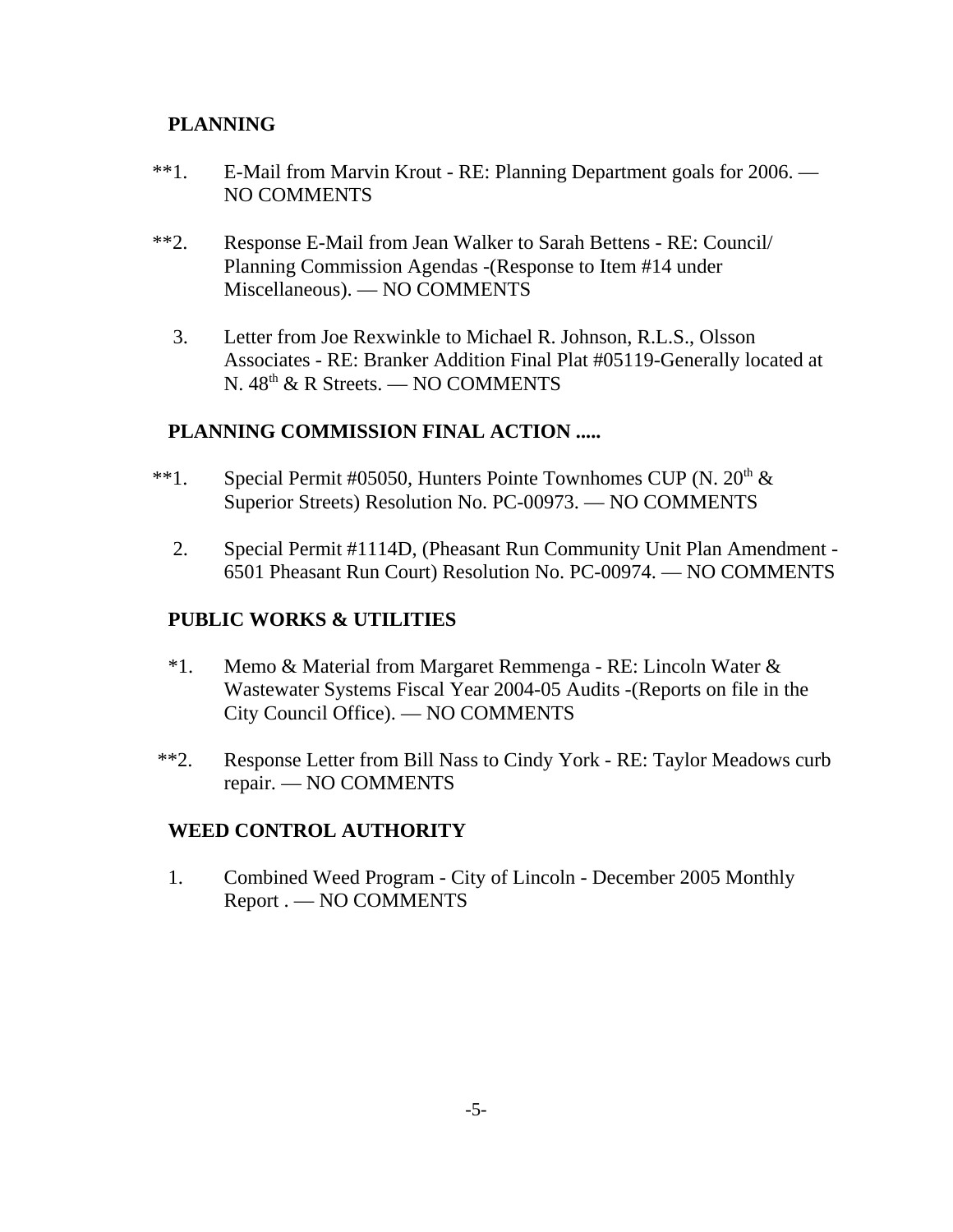#### **III. CITY CLERK**

City Clerk Joan Ross stated on their Agenda for today, Items 1 & 2 will be called together. *[#1, Application of Eiger Corporation dba Prairie Lake Mobile for a Class D liquor license at 8600 Amber Hill Court.; and #2, Manager application of Stanley R. Mills, Sr. for Eiger Corporation dba Prairie Lake Mobile at 8600 Amber Hill Court.]* 

Items 3 & 4 will be called together. *[#3, Application of Gas 'N Shop, Inc. dba Discount City for a Class D liquor license at 5560 South 48th Street.; and #4, Manager application of Angela L. Coffey for Gas 'N Shop, Inc. dba Discount City at 5560 South 48th Street.]* 

They have already talked about Item 61. *[#61, 06R-4, Authorizing the use of public right-of-way by the Lincoln Arts Council to temporarily place 22 pieces of sculpture and other art forms commissioned as part of the YWCA's Star Art project at various locations in Lincoln.]* 

Regarding Items 33 through 36, there may be some reversal of the voting order on the North  $84<sup>th</sup>$  & Adams project relating to the change of zone rule #05-165A or B depending on how it comes out. They may need to delay action on other items, there are the ordinances for pending with certain ordinances passing which will come up when Council votes. *[See Formal Council Agenda of January 9th for descriptions of these items.]* 

For Item 32 about three weeks ago they were given a Motion-To-Amend by Tom Huston and a substitute as well. There was no action, she just wanted to remind Council. Dana Roper indicated all they need is the substitute amendment and that will take care of Mr. Huston's request. *[#32, 05R-297, Preliminary Plat 05016-Appeal of Apple's Way LLC and Uno Properties Inc. to amend condition 1.1.4 and condition 1.2.2 for 32 residential lots in the R-1 Residential District and 10 lots in the B-2 Planned Neighborhood Business District, on property generally located at S. 66the Street and Highway 2.]* 

For Item 41 as a reminder, they have Motion-To-Amend #1. *[#41, 05R-283, To formally recognize the Beal Slough 100-year Floodprone Areas and revised Floodway, including updated flood elevations, as the best available information for local flood regulation purposes.]*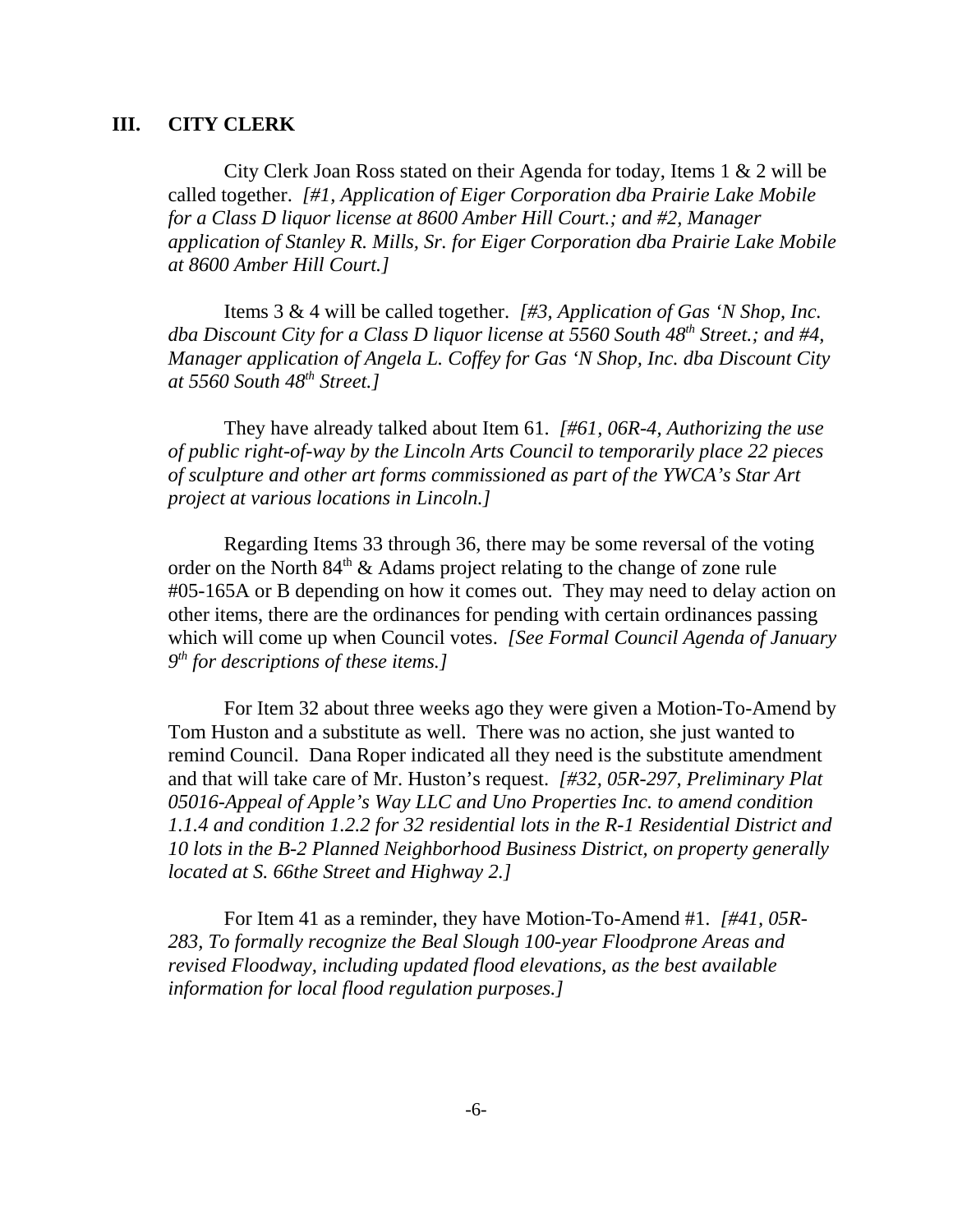For Item 42, they have Motion-To-Amend #1. *[#42, 05R-285, To update a portion of the Stevens Creek 100-year Floodprone Areas and revised Floodway map adopted in 2004, including updated flood elevations, as the best available information for local flood regulation purposes.]* 

#### **IV. COUNCIL**

#### **A. COUNCIL REQUESTS/CORRESPONDENCE**

#### **JON CAMP -**

Mr. Camp asked Mayor Seng if she has any further update on the ITI situation? Mayor Seng replied no, it has been out of their hands for quite some time.

Mr. Camp commented to Mayor Seng that she mentioned something to him last week when they met and then he also heard on the radio (inaudible) on the Animal Control. Can you give us an update on what the plans are with the Capital Humane Society? Mayor Seng stated she is meeting with them and she will let him know as soon as she finds out anything.

- \*1. E-Mail from Lynn Minch sent to Jon Camp RE: Wal-Mart. NO COMMENTS
- \*2. Response E-Mail from Jon Camp to Coby Mach, LIBA RE: Performance Auditor. — NO COMMENTS

#### **JONATHAN COOK -**

Mr. Cook asked about the big boom thing? It has been a couple of weeks but there was an article in the newspaper and the Police investigated. The boom apparently happened on multiple nights which he heard and thought maybe it was train cars, so still no idea. Police Chief Casady indicated he first heard about it when Larry Williams (Human Rights Director) sent him an e-mail and said he had heard it on Christmas Eve and he looked and they had several reports on Christmas Eve. They had reports probably on five nights up until about January  $5<sup>th</sup>$  and came in any where from 33<sup>rd</sup> & Sheridan area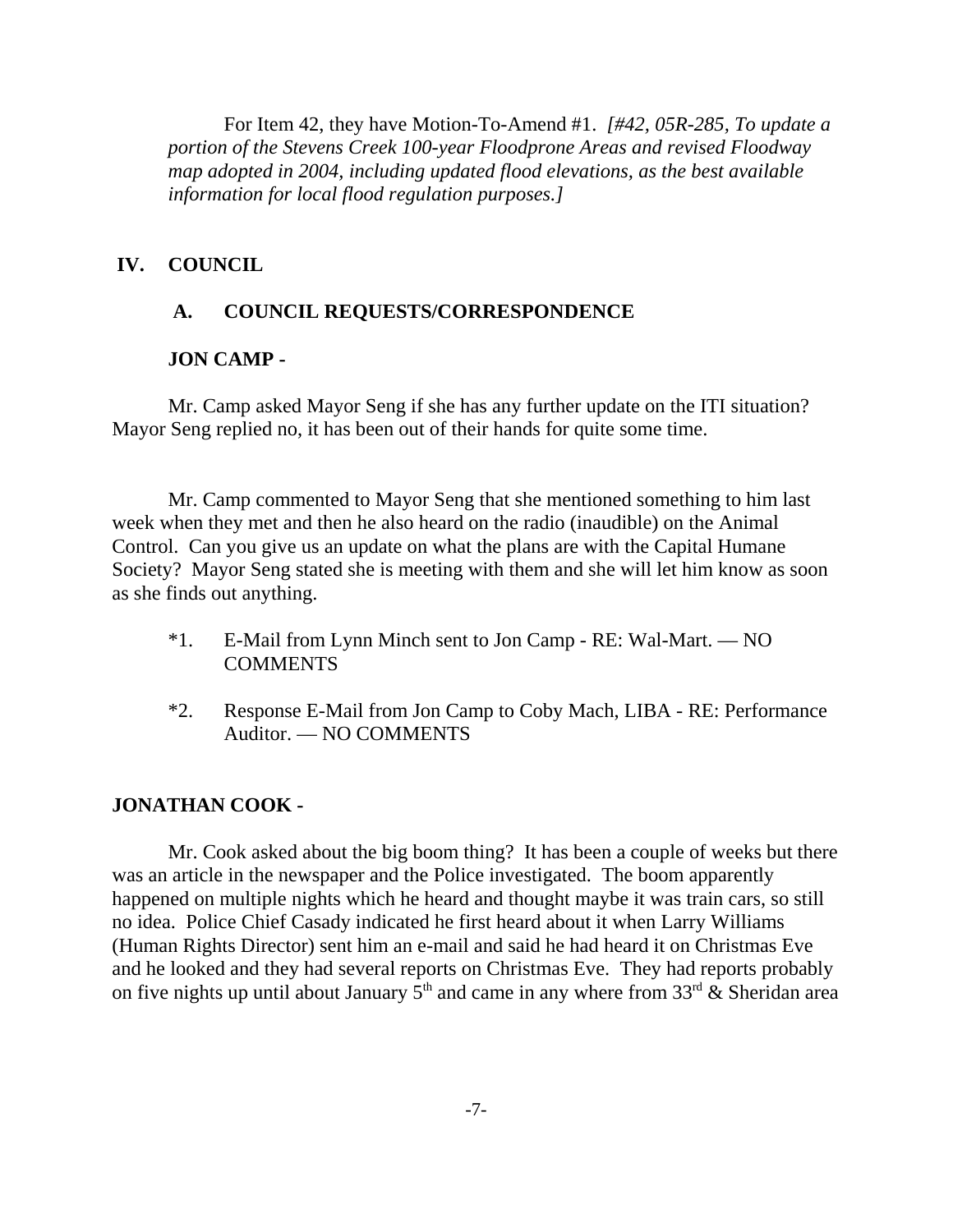all the way down to  $8<sup>th</sup>$  & Garfield, but they have not had any in about a week now. They had three people that saw the article in the newspaper who contacted them and said they had seen an ariel explosion, he thinks maybe it was some backyard pyrotechnician firing off big boomers. Chief Casady commented he's not really launching a full scale investigation because the problem seems to have disappeared.

#### **ROBIN ESCHLIMAN - NONE**

1. Request to Lynn Johnson, Parks & Recreation Director - RE: Center lanes being painted on bike trails (RFI#2 - 11/09/05). — NO COMMENTS

## **DAN MARVIN - NO COMMENTS**

#### **ANNETTE McROY -**

Ms. McRoy thanked Marc Wullschleger (Urban Development Director) for the update on the Triplets.

#### **PATTE NEWMAN -**

Ms. Newman mentioned she was at The Mill on Friday afternoon and someone got up and gave to the ground and fell right into the doorway and had a seizure. They hear about all the horrible things in Lincoln all the time, but she wanted to let everyone know that Conan Schafer and another bike cop were there within a minute or two and the Lincoln Fire & Rescue was there probably within two more minutes. She thought it was very impressive service on behalf of two City Departments.

1. Request to Marc Wullschleger & Wynn Hjermstad, Urban Development/ Marvin Krout & Ed Zimmer, Planning Department - RE: Triplets-serious concerns over the future of Whittier School (RFI#37 - 11/23/05). — **1.) SEE RESPONSE FROM MARC WULLSCHLEGER, URBAN DEVELOPMENT DIRECTOR RECEIVED ON RFI#37 - 12/05/05.** — NO COMMENTS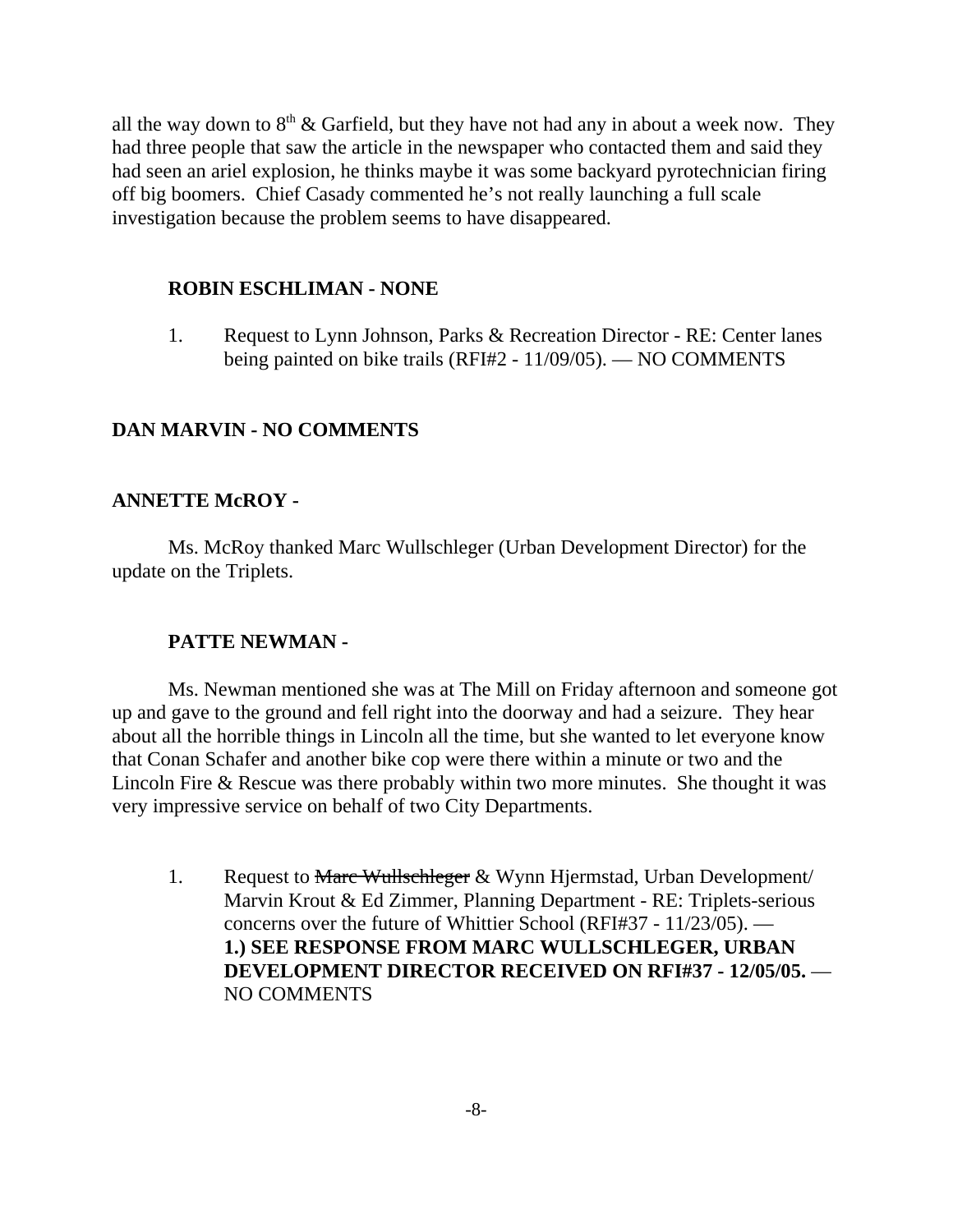#### **KEN SVOBODA - NO COMMENTS**

#### **V. MISCELLANEOUS** -

- $*1.$  E-Mail from Susan Schulte RE:  $84<sup>th</sup>$  & Adams. NO COMMENTS
- \*2. E-Mail from Wayne Simpson RE: Wal-Mart. NO COMMENTS
- \*3. E-Mail from Roy & Carolyn Wolgamott RE: Sid Dillon lighting. NO COMMENTS
- \*4. E-Mail from Jim Johnson RE: Pass the Floodplain standards. NO **COMMENTS**
- \*5. E-Mail Letter & Material from LIBA RE: Performance Auditor. NO **COMMENTS**
- \*6. E-Mail from Lynn Kaufmann, A driver education instructor RE: Failure to pass driving ordinance. — NO COMMENTS
- \*7. E-Mail from Lt. Col. Joseph W. Johnson, Jr., USAF Retired RE: Ambulance Service. — NO COMMENTS
- \*8. E-Mail from Thomas A. Duden, Human Resources Manager, Design Data Corporation - RE: Design Data  $14<sup>th</sup>$  & Old Cheney Road. — NO **COMMENTS**
- \*9. Letter from M.A. Christensen RE: Council struggling with increasingly complex issues. — NO COMMENTS
- \*\*10. E-Mail from Jerry Follett RE: New Wal-Mart store. NO COMMENTS
- \*\*11. E-Mail from Linda Cass RE: Wal-Mart. NO COMMENTS
- \*\*12. E-Mail from Lynn Kaufmann RE: Correction to previous e-mail. NO **COMMENTS**
- \*\*13. E-Mail from Larry Jablonski RE: Time Warner additional cost for ESPN high definition. — NO COMMENTS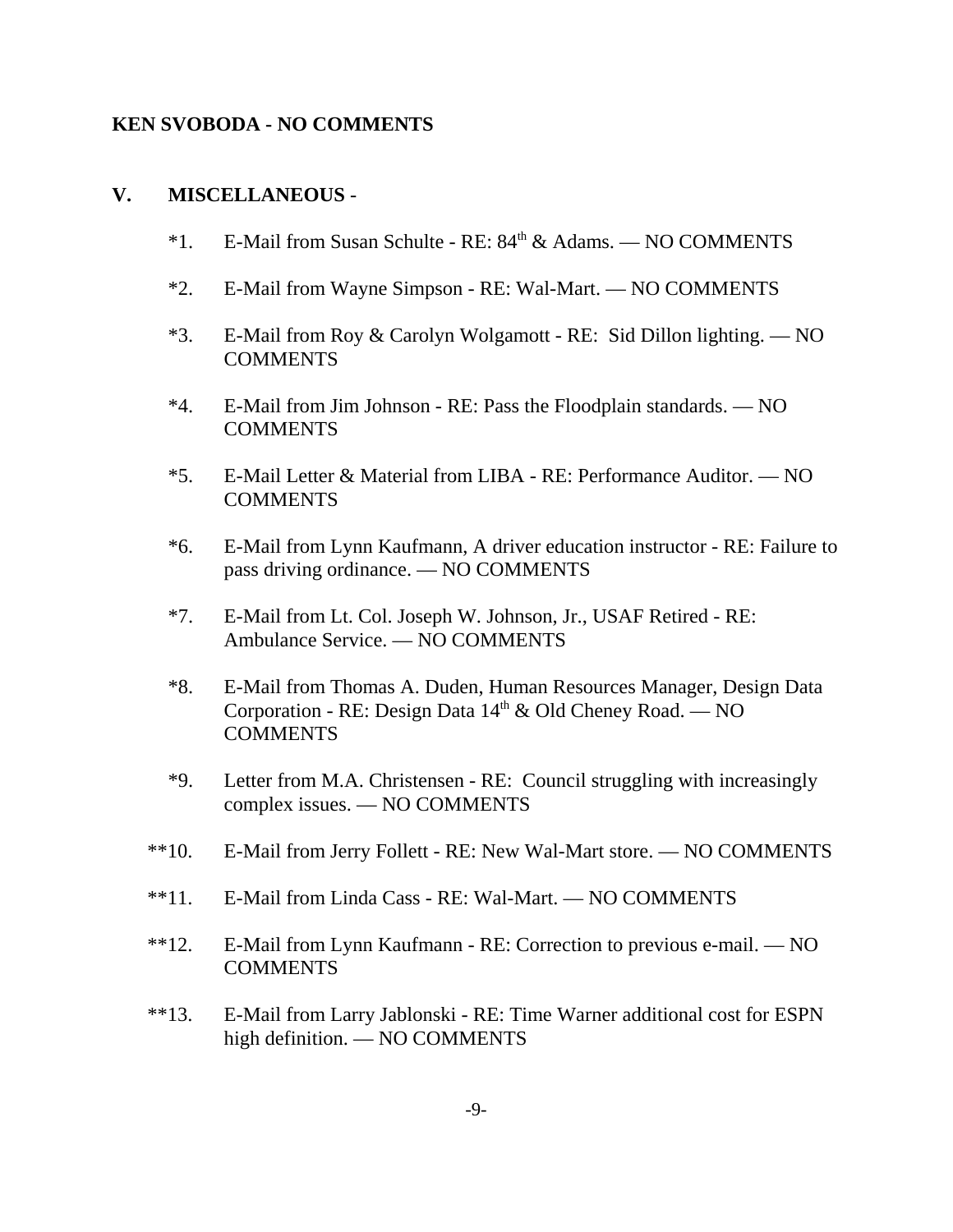- \*\*14. E-Mail from Sarah Bettens RE: Council/Planning Commission Agendas (Forwarded this E-Mail to Jean Walker, Planning Dept. & City Clerk Joan Ross). — NO COMMENTS
- \*\*15. Letter from Marcia Kinning, & Jill Schuerman, Brian D. Carstens & Associates - RE: Upcoming changes that will have a significant impact on Carstens & Associates. — NO COMMENTS
- \*\*16. Letter & Material from Sharon Miller RE: Floodplain standards. NO COMMENTS
- \*\*17. E-Mail from Dave Engler, Vice President, Lincoln Firefighters Association - RE: Budget. — NO COMMENTS
- \*\*18. Letter from Bonny Downing, CFAI, Program Coordinator, Commission on Fire Accreditation International, Inc. to Lincoln Fire & Rescue Chief Spadt - RE: Inform you the Commission voted on 12/07/05, to approve the Statement of Findings completed by your team leader on your August 2005, Annual Compliance Report. — NO COMMENTS
	- 19. E-Mail from Mary Jane Winquest RE: Floodplain Ordinance. NO COMMENTS
	- 20. E-Mail from Ann Adams RE: Wal-Mart. NO COMMENTS
	- 21. E-Mail from Mary & James King RE: Floodplain Amendments. NO **COMMENTS**
	- 22. E-Mail from E. Wayne Boles RE: Orderly and Sustainable Growth. NO COMMENTS
	- 23. E-Mail from Richard K. Sutton, Landscape Architect RE: Flood Prone Areas. — NO COMMENTS
	- 24. E-Mail from Wilbur Dasenbrock RE: Floodplain Ordinance Amendments. — NO COMMENTS
	- 25. E-Mail from Michael Carlin, Friends of Wilderness Park RE: Floodplain Ordinances & Resolutions. — NO COMMENTS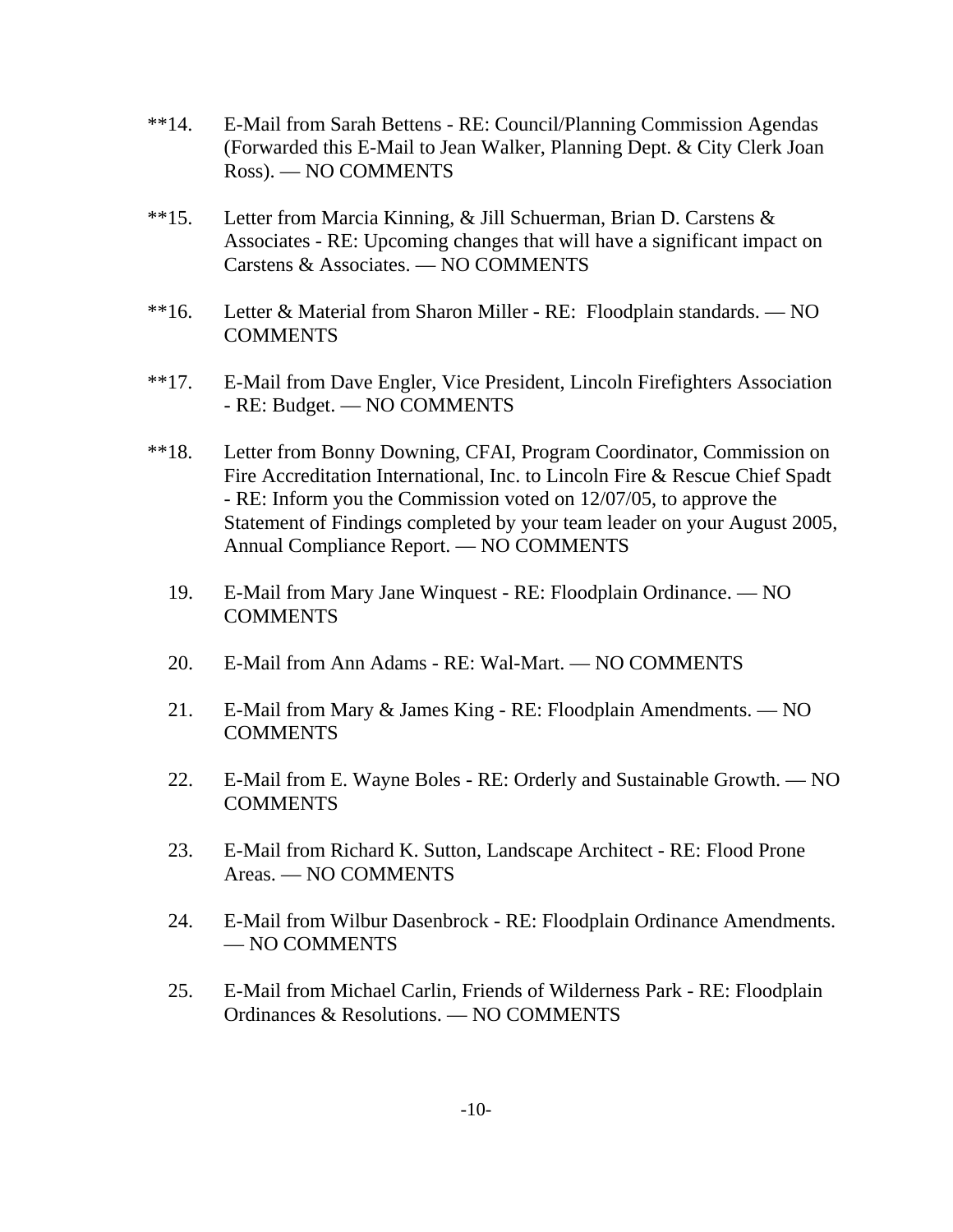- 26. E-Mail from Rosemary Thornton RE: Floodplain Ordinance. NO COMMENTS
- 27. E-Mail from Russell Miller RE: Floodplain Ordinances & Resolutions. NO COMMENTS
- 28. E-Mail from Laurie Farrow RE: Wal-Mart. NO COMMENTS
- 29. E-Mail from David Oenbring RE: Ambulance Service. NO **COMMENTS**
- 30. E-Mail from David Oenbring RE: Wal-Mart. NO COMMENTS
- 31. E-Mail RE: The Wal-Mart situation. NO COMMENTS
- 32. E-Mail from Bonnie Filipi RE: Wal-Mart. NO COMMENTS
- 33. Letter & Resolution from Terry L. Bundy, LES RE: A revised Resolution implementing LES' rate increase and Power Cost Adjustment (PCA) - (Council copies placed in their file folders on 1/04/06). — NO COMMENTS
- 34. E-Mail from Walter A. Canney RE: He recent letter that he wrote to the Editor on the issue of a Northeast Wal-Mart. — NO COMMENTS
- 35. E-mail from Russell Miller RE: Flood Plain Ordinances. NO **COMMENTS**
- 36. Letter from Aquila, Steven Pella, RE: Application with the Nebraska Public Service Commission requesting pilot project for new pricing option. — NO COMMENTS

# **AD D E N D U M - (For January 9TH)**

## **I. MAYOR**

1. NEWS ADVISORY - RE: Mayor Seng's Public Schedule Week of January 7 through 13, 2006 - Schedule subject to change. — NO COMMENTS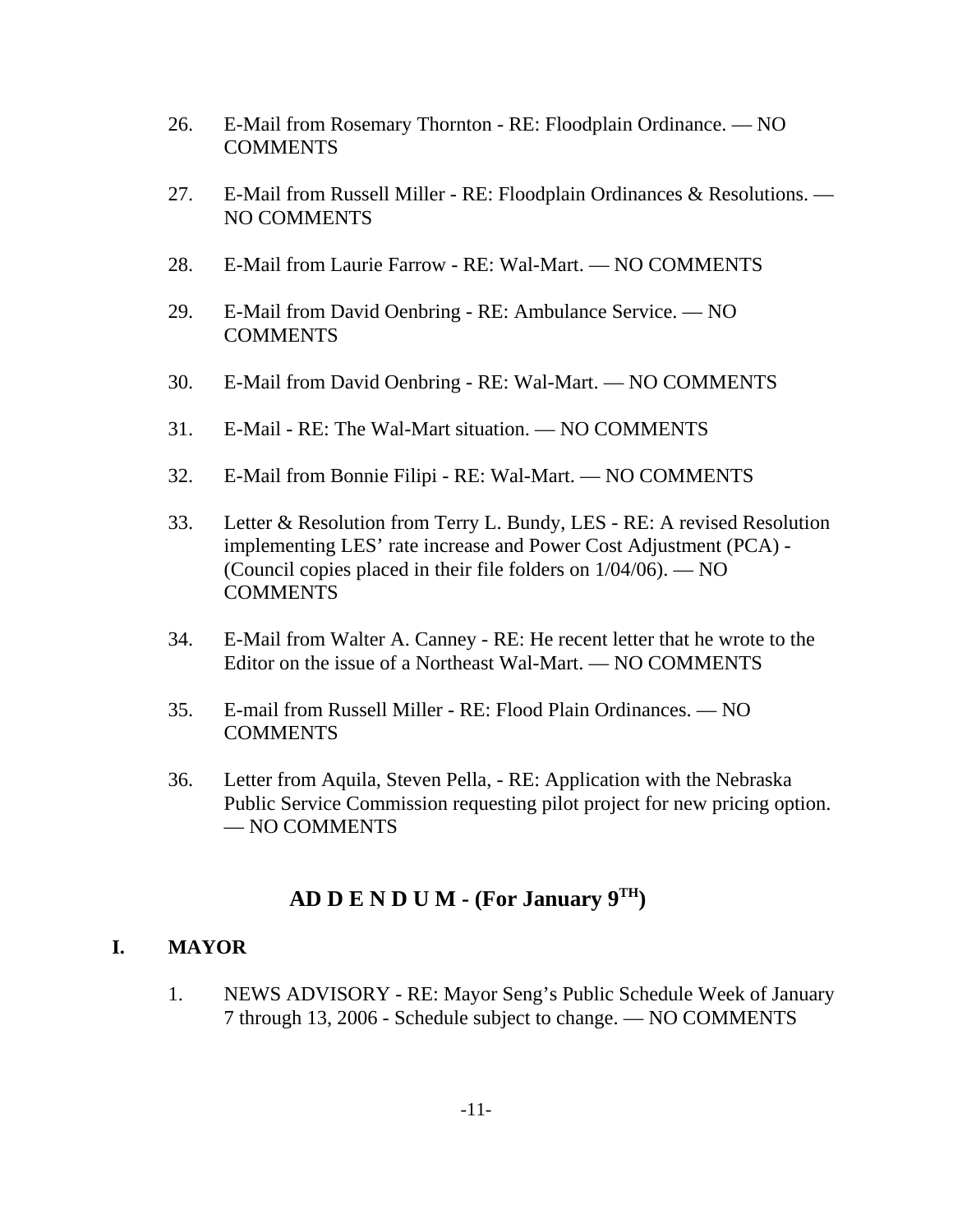## **II. CITY CLERK - NONE**

#### **III. CORRESPONDENCE**

## **A. COUNCIL REQUESTS/CORRESPONDENCE - NONE**

#### **B. DIRECTORS AND DEPARTMENT HEADS**

#### **PLANNING**

- 1. Letter & Material from Jean Walker RE: Change of Zone #05078 (Proposed Text Amendments to Title 27 of the Lincoln Municipal Code relating to indoor movie theaters). — NO COMMENTS
- 2. Memo & Material from Greg Czaplewski RE: Prairie Village North. NO COMMENTS
- 3. Response E-Mail from Ed Zimmer RE: Urban Design Committee action Star Art Project. — [This issue was discussed earlier under "I. Mayor".] (See that discussion)

## **C. MISCELLANEOUS**

- 1. E-Mail from Robert & Phyllis Narveson RE: Floodplain resolutions. NO COMMENTS
- 2. E-Mail from Lynn Darling RE: Revised Floodplain Ordinance. NO **COMMENTS**
- 3. E-Mail from Wilbur Dasenbrock RE: Floodplain Management Actions. NO COMMENTS
- 4. E-Mail from Rachel Simpson RE: Please Support the proposed floodplain ordinance amendments. — NO COMMENTS
- 5. E-Mail from Kay Rising RE: Growth -proposed development near  $84<sup>th</sup> \&$ Adams. — NO COMMENTS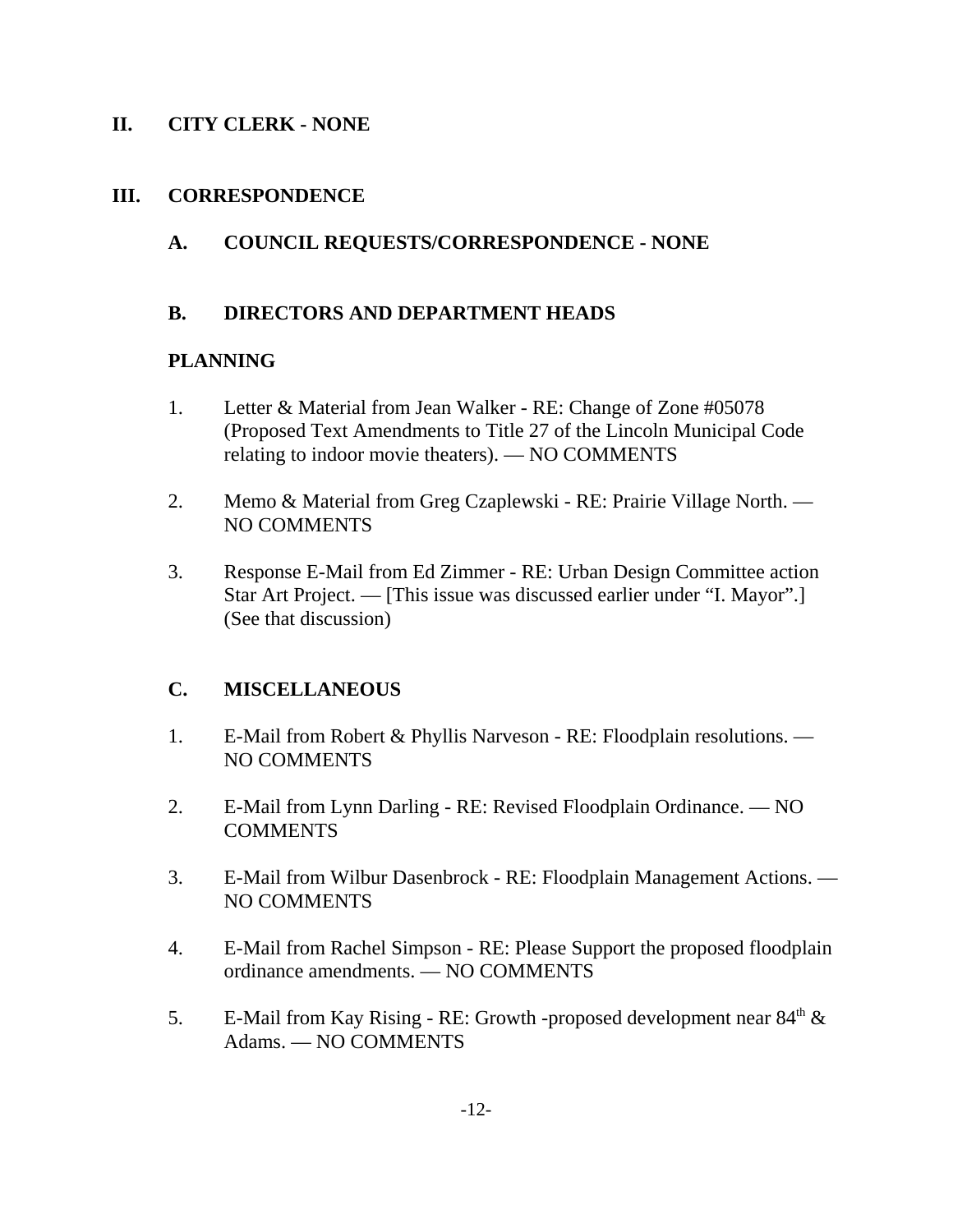- 6. E-Mail from Kay Rising RE: Budget & Growth. NO COMMENTS
- 7. E-Mail from Judy Smith RE: Lincoln Floodplains. NO COMMENTS
- 8. E-Mail from Helen Curfman RE: No thoughts one way or the other about a Wal-Mart being built near  $84<sup>th</sup>$  & Adams - problem with is the 724 apartments the developer wants to build when there are vacancies in nearly every apt. complex in Lincoln. — NO COMMENTS
- 9. E-Mail from Barbara Francis RE: Floodplain. NO COMMENTS
- 10. E-Mail from Alan & Donna RE: Don't punish job creators floodprone designation ordinance. — NO COMMENTS
- 11. E-Mail from LaDonna & Ron RE: The  $84<sup>th</sup>$  & Adams development. NO **COMMENTS**
- 12. E-Mail from Liz Shea-McCoy RE: Star Art The Star City Art Project 2006. — NO COMMENTS
- 13. E-Mail from J. Larry Hutchinson RE: Floodplain action. NO COMMENTS
- 14. E-Mail from Ginny Wright RE: Study of government subsidies for Wal-Mart. — NO COMMENTS
- 15. E-Mail from Michael Floyd, Friends of Wilderness Park RE: Floodplain Ordinance Amendments. — NO COMMENTS
- 16. E-Mail from Fernando Pagés, Brighton Construction Company RE: Floodplain. — NO COMMENTS
- 17. E-Mail from Monte Froehlich RE: Floodprone ordinance and screening. — NO COMMENTS
- 18. E-Mail from Maribeth Milner RE: Floodplain. NO COMMENTS
- 19. E-Mail from Fernando Pagés, Brighton Construction Company RE: Unintended consequences. — NO COMMENTS